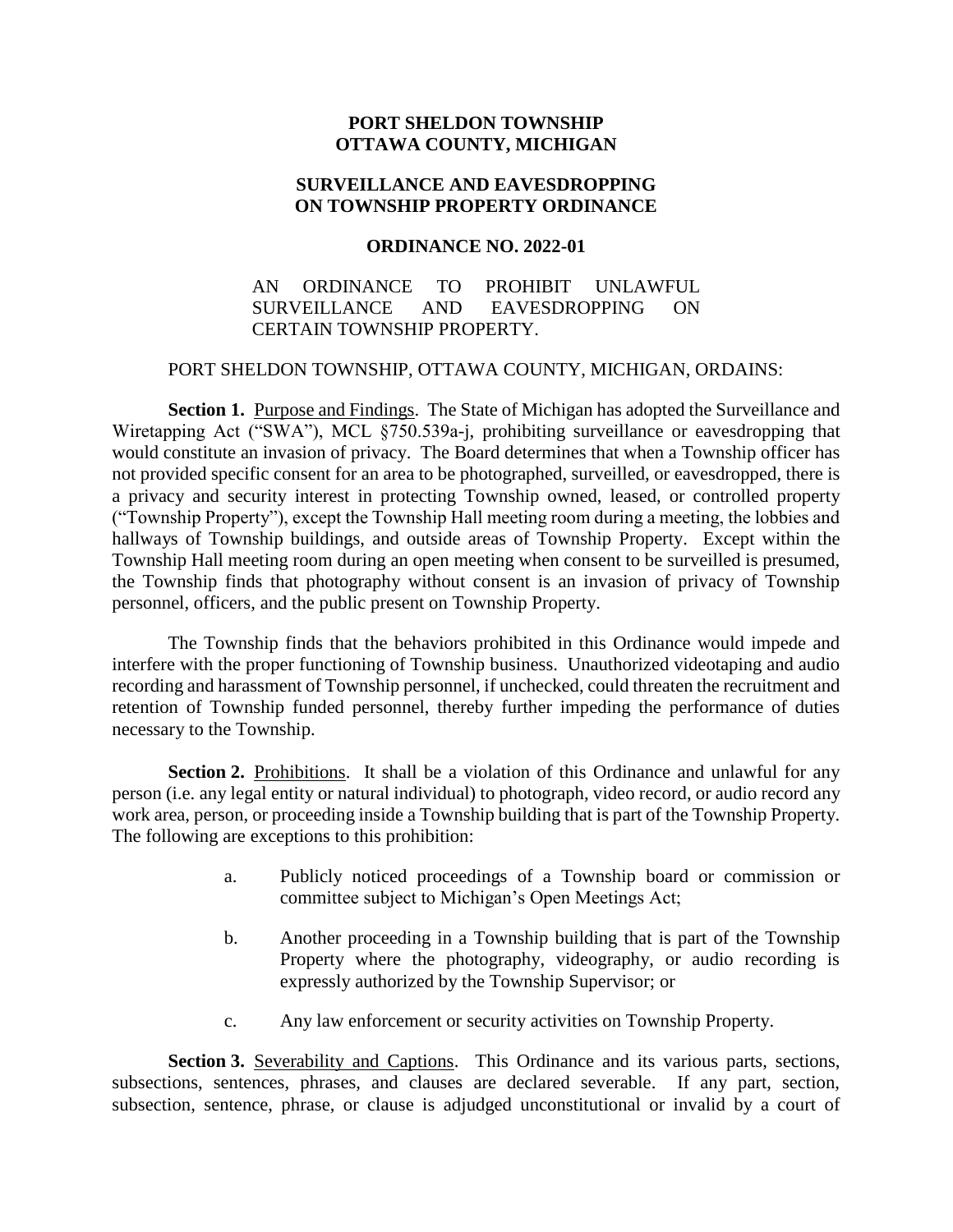competent jurisdiction, the remainder of this Ordinance shall not be affected. The captions included at the beginning of each Section are for convenience only and shall not be considered a part of this Ordinance.

**Section 4.** Repeal. Any existing ordinance or resolution that is inconsistent or conflicts with this Ordinance is repealed to the extent of any such conflict or inconsistency.

**Section 5.** Administrative Liability. No officer, agent, or employee of the Township shall be personally liable for any act, decision, or other consequence or occurrence arising out of the discharge of duties and responsibilities pursuant to this Ordinance.

Section 6. Penalties. A violation of the provisions of this Ordinance shall be deemed a municipal civil infraction as defined and enforced in Ordinance 2009-02, as amended. The rights and remedies provided in this Ordinance are cumulative and in addition to all other remedies provided by law.

**Section 7.** Effective Date. This Ordinance is ordered to take effect 30 days after publication in a newspaper of general circulation in the Township.

\_\_\_\_\_\_\_\_\_\_\_\_\_\_\_\_\_\_\_\_\_\_\_\_\_\_\_\_\_\_\_\_\_\_\_ \_\_\_\_\_\_\_\_\_\_\_\_\_\_\_\_\_\_\_\_\_\_\_\_\_\_\_\_\_\_\_\_\_\_\_

ROLL CALL VOTE:

YES: Howard Baumann, Teresa De Graaf, Rachel Frantom and Bill Monhollon

NO: None

ABSENT: Gerald Smith

This Ordinance is declared adopted on February 9, 2022.

Howard Baumann, Township Supervisor Teresa De Graaf, Township Clerk